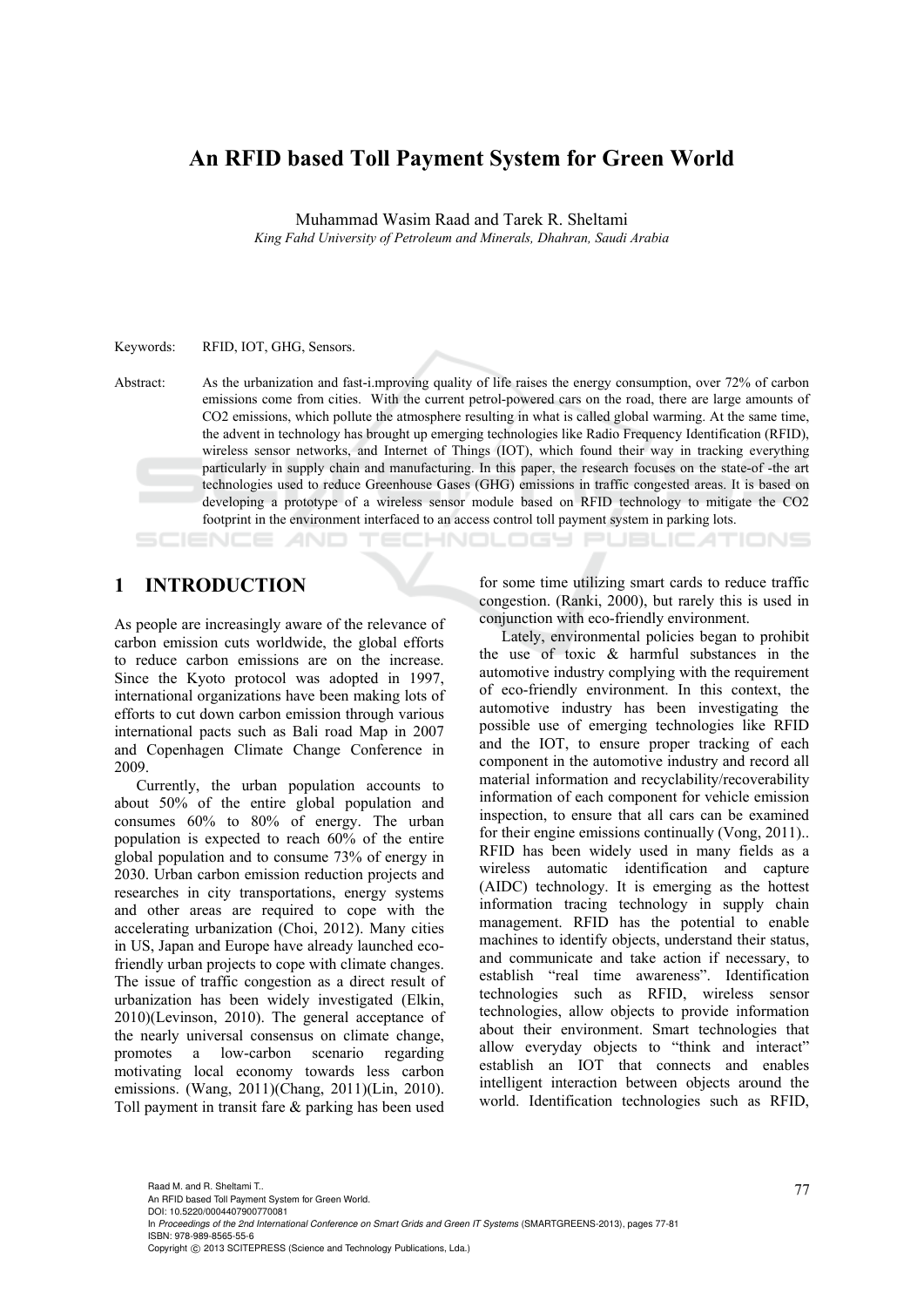allow each object to have a unique identifier that can be read at a distance allowing automatic, real-time identification and tracking of individual objects (Finkenzeller, 2010)(Khoo, 2010).

In this paper, we present a novel toll payment solution eco-friendly environmental, named green (IOT) for an urban community using active RFID interfaced with environmental sensors. The solution was developed in KFUPM RFID lab as a proof of concept targeted to be used as a toll payment to be placed on the windshield of a car. Since RFID tags are used nowadays everywhere for toll payment and transit & parking fares, this could constitute an ideal infrastructure to use the toll payment in conjunction with the eco-friendly or green environment requirements in an urban city. Whenever a car stops at the gate of a parking lot or a toll payment gate, the active RFID tag with the CO & CO2 sensor placed under the windshield of a car sends a measured level of gas concentration wirelessly to the interrogator installed at the gate to add an extra fee to the toll payment or transit fare in case the gas emission level does not comply with the environmental requirements.

## **2 ENABLING TECHNOLOGIES**

There are currently several enabling technologies for IOT and mainly categorized into wired and wireless aspects. For the wired part, we use environmental sensors and an I/O board with built-in controller. Wireless technologies such as radio frequency identification (RFID) or wireless sensor network (WSN) can be considered. Taking into consideration the goal of our application where only few kilobytes of information (sensor data plus the tag ID) are retrieved from the active tag under the windshield of the car, RFID may be more cost effective solution.

### **2.2 RFID TAGS**

Since there are five classes of RFID tags (9), the appropriate RFID tags have to be chosen based on the requirements of the target application. For passive RFID, the communication range is limited by two factors:

- 1) The need for very strong signals to be received by the tag to power the tag, limiting the reader to tag range.
- 2) The small amount of power available for a tag to respond to the reader, limiting the tag to reader range.

Active tags have built in battery which powers a microchip or additional sensors. Active RFID, with operating ranges of 100 meters or more, is able to collect thousands of tags from a single reader; additionally, tags can be in motion at more than 100 mph and still be accurately and reliably collected. Detail properties of the RFID tags are shown in table1. Table2 summarizes the technical differences of passive and active RFID Technologies, and Table3 shows the functional capabilities of passive and active RFID technologies.

We have chosen to use the RF code active tag with dry contact for it is convenient and easy to interface with environmental sensors and for its long life battery of (5-7 years). In addition it has a long range of more than 200 feet and it does not suffer from interference compared to passive tags. Once the active tag is connected, it will monitor and report the open and closed state of the sensor. The active tag is configured to beacon the sensor once every 10 seconds.

Table 1: EPC RFID Tag Classes.

| Class 0 | Passive      | Read only                                              |  |
|---------|--------------|--------------------------------------------------------|--|
| Class 1 | Passive      | Read only write once                                   |  |
| Class 2 | Passive      | 65 KB read-write                                       |  |
| Class 3 | Semi-Passive | 65 KB read-write with<br>built-in battery              |  |
| Class 4 | Active       | Built-in battery                                       |  |
| Class 5 | Active       | Communicates with<br>other class 5 tags and<br>devices |  |

### **2.2 Environmental Sensors**

Among the environmental sensors available, we have selected the CO & CO2 sensors since they are directly related with global warming.

The CO2 Gas Sensor Module is designed to allow a microcontroller to determine when a preset Carbon Dioxide gas level has been reached or exceeded. Interfacing with this sensor is done through a 4-pin SIP header and requires two I/O pins from the host microcontroller. The sensor module is intended to provide a means of comparing gas sources and being able to set an alarm limit when the source becomes excessive.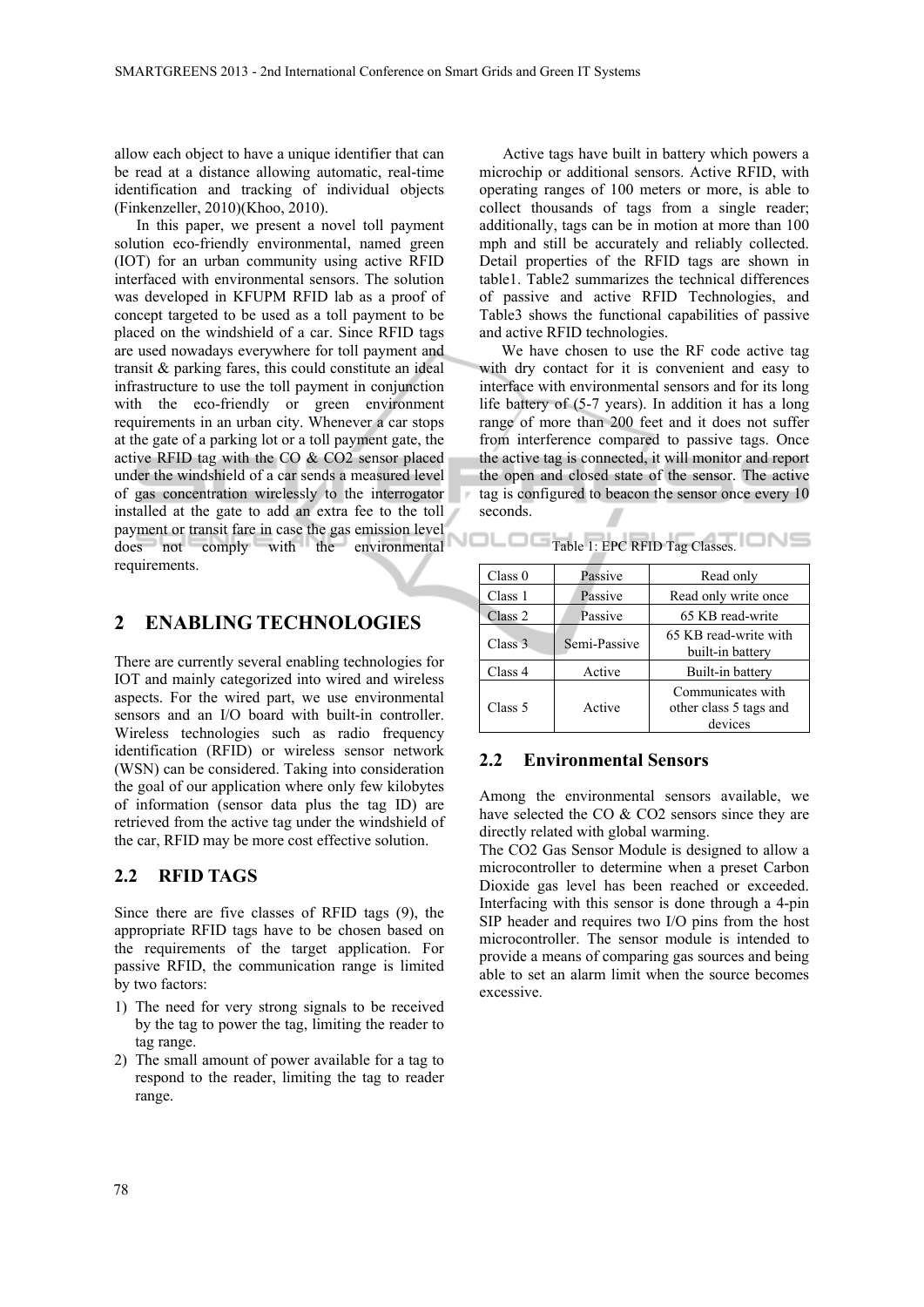|                         | <b>Active RFID</b>                                                                                                                                   | Passive RFID                                                                                                                               | return |
|-------------------------|------------------------------------------------------------------------------------------------------------------------------------------------------|--------------------------------------------------------------------------------------------------------------------------------------------|--------|
| Communication<br>Range  | Long range<br>$(100 \text{ m or }$<br>more)                                                                                                          | Short or very short<br>range (3 m or less)                                                                                                 |        |
| Multi-Tag<br>Collection | Collects<br>$1000$ 's of<br>tags over a<br>7 acre<br>region from<br>a single<br>reader<br>Collects 20<br>tags<br>moving at<br>more than<br>$100$ mph | Collects up to a<br>few hundred<br>tags within 3<br>meters from a<br>single reader.<br>Collects 20<br>tags moving at<br>3 mph or<br>slower |        |
| Sensor<br>Capability    | Ability to<br>continuously<br>monitor and<br>record sensor<br>input;<br>data/time<br>stamp for<br>sensor events                                      | Ability to read and<br>transfer sensor<br>values only when<br>tag is powered by<br>a reader; no<br>date/time stamp                         |        |
| Data Storage            | Large<br>read/write data<br>storage (128<br>KB) with<br>sophisticated<br>data search<br>and access<br>capabilities<br>available                      | Small read/write<br>data storage (e.g.<br>128 bytes)                                                                                       | Fig    |

Table 2: Technical differences between passive and active RFID technologies.

# seconds apart with the new dry contact status then to beaconing once every 10 seconds.

tag will immediately broadcast three beacons at 0.5

**ERF** Code **THE TERRET AND THE TERRET** Figure 1: The Wireless CO2 sensor.

#### zure 2: The CO2 emission Toll payment RFID.

## **3 SYSTEM DESIGN**

The proposed system is based on a dry contact active RFID system consisting of a robust Motorolla 433 Mhz active reader & tags with a detectable range of up to 70 meters. The RFID reader or interrogator is installed at the toll payment gate, and connected through TCP/IP to a server. The RFID tag has a dry contact interface directly interface able to any environmental sensor. In our design and to serve the purpose of research, we have chosen a CO2 gas sensor, which has a built-in alarm as shown in figure 1. The R130 Dry Contact Tag features two twisted wires that enable connection to a dry contact device. Once connected, the R130 will monitor and report the open and closed states of the device. While the connected device is in either an open or closed state the tag will beacon the dry contact status once every 10 seconds. When the dry contact state changes the

A Vellman I/O board with built-in microcontroller and 5 digital input channels and 8 digital output in addition to two analogue inputs and two analogue outputs with 8 bit resolution has been used to cut down development cycle of the research.

We propose the wireless sensor node to be placed under the windshield of a car or a van to measure the amount of CO2 or other GHG gas emissions at toll payments gates. Since in an urban city the number of toll payment gates & parking lots are constantly increasing, we found it feasible to add another level of intelligence to the existing toll payment congestion fee by measuring the level of gas emission. Whenever the level of gas emission is above the permissible level specified by the Kyoto protocol, the RFID tag sends the amount of measurement or a command to the reader to take the proper action. Moreover, a fee will be deducted named the CO2 fee. The overall system has been successfully tested in the lab. See figure 2 for the toll payment access control system.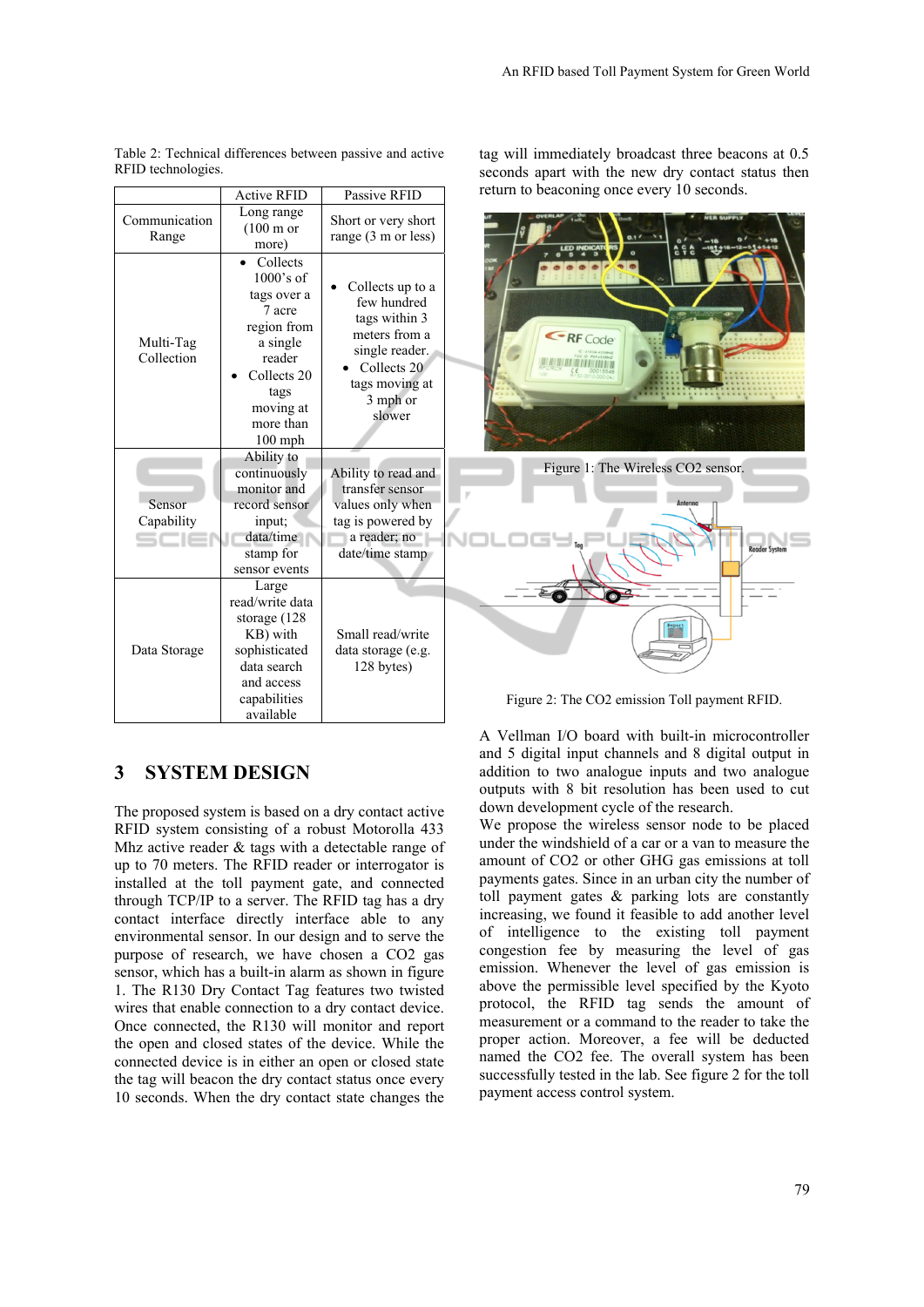### **4 DISCUSSION**

As about 60% of global population is expected to reside in cities in 2030, the GHG emission is a critical issue for urban residents. Based on the fact that urban development cause climate changes, but also offer solutions to such problems, it is necessary to establish urban strategies to reduce GHG emissions. The EU has the goal of reducing CO2 emissions by 20% within the next decade. The transportation sector is responsible for a large proportion of these emissions because of its reliance on fossil fuel. While the very nature of the industry means the introduction of alternative energy sources is not an immediately useful option, an alternative may be found in improving logistics. While the present global climate debate is to a large extent focused on mechanical solutions like electric cars and wind turbines, such technology is expensive and time-consuming to implement. Better IT-based logistics and planning tools with a focus on the environment may be an attractive alternative, since they do not need large investments, fast to implement, and the underlying techniques are already mature.

Technologies, such as RFID, have been widely used to track material & equipment in the supply chain. They have their impact in the automotive industry in real-time reporting of faults and continuous monitoring of material & components used in cars to make sure they complies with the green environment requirements. RFID integrated with environmental sensors like CO2 sensor not only it motivates car owners to test their car engine frequently to keep the CO2 level down by enforcing a carbon toll payment tax, but also adds an additional value by what we call preventive maintenance. In preventive maintenance, RFID tags can be attached to major components in the car. These tags have the capability to store maintenance history thereby providing prompt inspections and more informed on the spot repair decisions to cut down the unnecessary journeys and mitigate failure rate of the car engine. Carbon tax has been used widely in different countries as a policy to mitigate CO2 emission (Shankar, 2006). Nevertheless, the biggest challenge though is to enforce these measures by governments due to the high cost involved. The benefits of the actions taken by governments outweigh the costs.

### **5 CONCLUSIONS**

In this paper, the feasibility of a wireless sensor based system based on RFID for mitigating CO2 footprint in environment in a toll payment context has been studied. A prototype based on active RFID and environmental sensors has been built and tested. The prototype can be easily mounted on the windshield of cars for constant monitoring of CO2 emissions. Hence, car owners are forced to run regular examination for their car engine. RFID offers lots of benefits by connecting car components through the IOT, thus cutting down the failure rate of car engine and mitigating CO2 footprint. Research is ongoing on studying implementation issues in addition to cost and legislations.

## **ACKNOWLEDGEMENTS**

The author would like to acknowledge the support of King Fahd University Petroleum & Minerals for its support.

## **REFERENCES**

- Choi, B. Y, Moon, S. J, Pyeon, M. W, Koo, J. H, "Implementation of Smart Green City in Response to Climate Change With focus on the Reference Case of the Ministry of Land, Transport & Maritime Affairs of Korea," in the proceedings of the 14th International conference on Advanced Communication Technology (ICACT), 2012, pp.331-335.
- Elkin, S. L. "Politics and Land use planning: the London experience," Cambridge University Press, 2010.
- Levinson, D, "The physics of traffic Congestion and Road pricing in Transportation Planning," Bulletin of The American Physical Society, Vol. 55, 2010.
- Wang, X. J, Hsu, P. H, Zhow, R, Su, H. L, "Activating Eco-City in China: The System Engineering for Cities' Green Transition," in the proceedings of the 5th International China Planning Conference, 2011,pp.1-7.
- Chang, S, Xie, S, "Making Eco-Smart City in the Future," in the Proceedings of the International conference on Consumer electronics Communication & Networks (CECNET),2011,pp.1380-1383.
- Lin, Y, Qiun, F, Wu, J, Song, J," Looking for the Green Future of Sustainable City: A Broad Perspective on Ecology Urban Design," in the proceedings of the International conference on management & service Science (MASS), 2010, pp.1-4.
- Ranki, W. and Effing, W. (2000), 'Smart Card Handbook,' John Wiley and Sons.
- Vong, C. M, Wong, P. K, IP, W. F, "Framework of Vehicle Emission Inspection and Control through